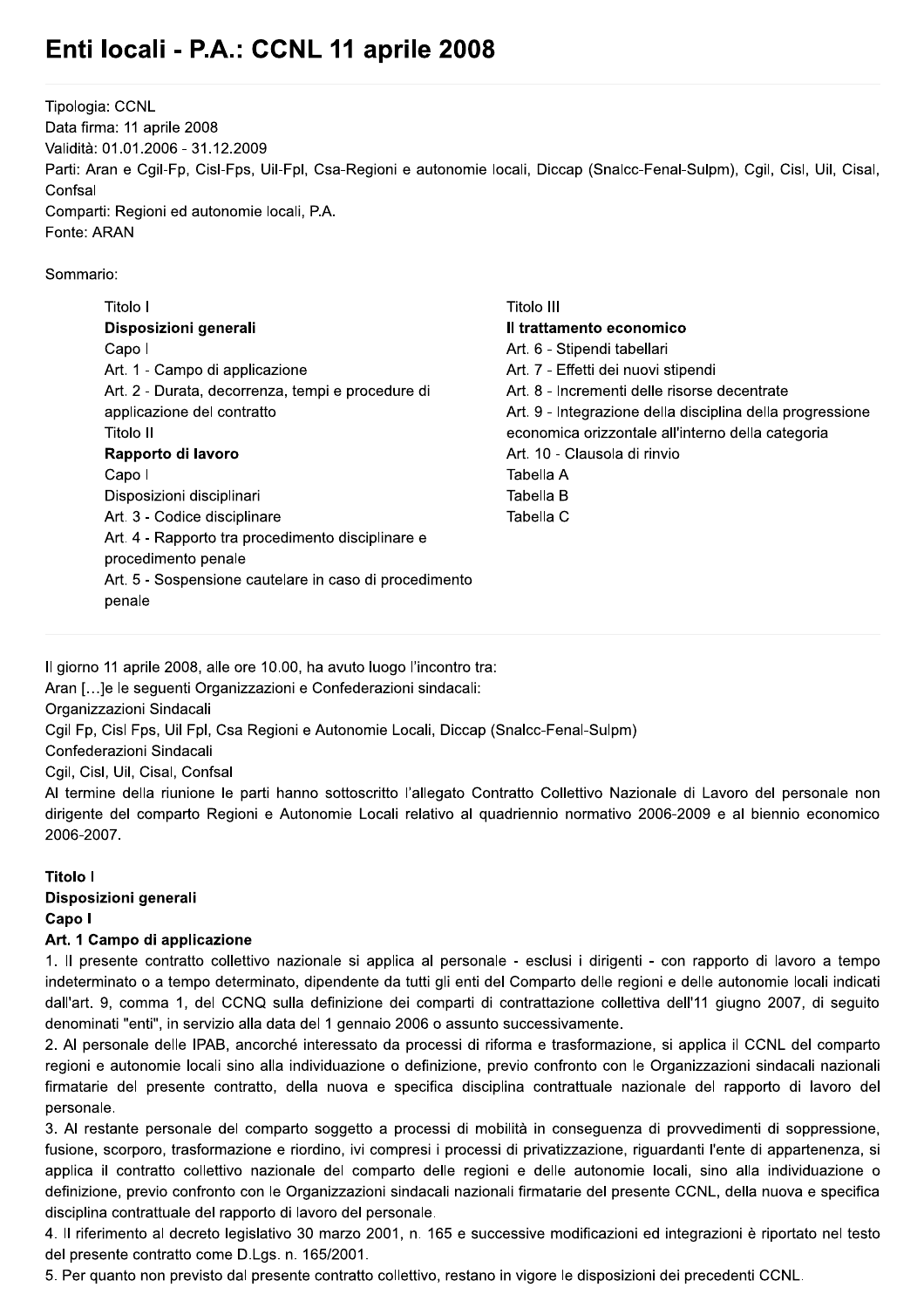## **Titolo II** Rapporto di lavoro Capo I Disposizioni disciplinari

### Art. 3 Codice disciplinare

1. Nel rispetto del principio di gradualità e proporzionalità delle sanzioni in relazione alla gravità della mancanza, e in conformità a quanto previsto dall'art. 55 del D.Lgs. n. 165/2001 e successive modificazioni ed integrazioni, il tipo e l'entità di ciascuna delle sanzioni sono determinati in relazione ai sequenti criteri generali:

a) intenzionalità del comportamento, grado di negligenza, imprudenza o imperizia dimostrate, tenuto conto anche della prevedibilità dell'evento;

b) rilevanza degli obblighi violati;

c) responsabilità connesse alla posizione di lavoro occupata dal dipendente;

d) grado di danno o di pericolo causato all'ente, agli utenti o a terzi ovvero al disservizio determinatosi;

e) sussistenza di circostanze aggravanti o attenuanti, con particolare riguardo al comportamento del lavoratore, ai precedenti disciplinari nell'ambito del biennio previsto dalla legge, al comportamento verso gli utenti;

f) al concorso nella mancanza di più lavoratori in accordo tra di loro.

2. La recidiva nelle mancanze previste ai commi 4, 5 e 6, già sanzionate nel biennio di riferimento, comporta una sanzione di maggiore gravità tra quelle previste nell'ambito dei medesimi commi.

3. Al dipendente responsabile di più mancanze compiute con unica azione od omissione o con più azioni od omissioni tra loro collegate ed accertate con un unico procedimento, è applicabile la sanzione prevista per la mancanza più grave se le suddette infrazioni sono punite con sanzioni di diversa gravità.

4. La sanzione disciplinare dal minimo del rimprovero verbale o scritto al massimo della multa di importo pari a 4 ore di retribuzione si applica, graduando l'entità delle sanzioni in relazione ai criteri del comma 1, per:

a) inosservanza delle disposizioni di servizio, anche in tema di assenze per malattia, nonché dell'orario di lavoro;

 $\left[\ldots\right]$ 

c) negligenza nell'esecuzione dei compiti assegnati, nella cura dei locali e dei beni mobili o strumenti a lui affidati o sui quali, in relazione alle sue responsabilità, debba espletare attività di custodia o vigilanza;

d) inosservanza degli obblighi in materia di prevenzione degli infortuni e di sicurezza sul lavoro ove non ne sia derivato danno o disservizio;

 $\left[\ldots\right]$ 

5. La sanzione disciplinare della sospensione dal servizio con privazione della retribuzione fino ad un massimo di 10 giorni si applica, graduando l'entità della sanzione in relazione ai criteri di cui al comma 1, per:

a) recidiva nelle mancanze previste dal comma 4, che abbiano comportato l'applicazione del massimo della multa;

b) particolare gravità delle mancanze previste al comma 4;

 $\left[\ldots\right]$ 

g) comportamenti minacciosi, gravemente ingiuriosi, calunniosi o diffamatori nei confronti di altri dipendenti o degli utenti o di terzi:

 $\left[\ldots\right]$ 

j) atti, comportamenti o molestie, anche di carattere sessuale, lesivi della dignità della persona;

k) violazione di obblighi di comportamento non ricompresi specificatamente nelle lettere precedenti, da cui sia derivato disservizio ovvero danno o pericolo all'ente, agli utenti o ai terzi;

I) sistematici e reiterati atti o comportamenti aggressivi, ostili e denigratori che assumano forme di violenza morale o di persecuzione psicologica nei confronti di un altro dipendente.

6. La sanzione disciplinare della sospensione dal servizio con privazione della retribuzione da 11 giorni fino ad un massimo di 6 mesi si applica per:

a) recidiva nel biennio delle mancanze previste nel comma precedente quando sia stata comminata la sanzione massima oppure quando le mancanze previste al comma 5 presentino caratteri di particolare gravità;

 $\left[\ldots\right]$ 

e) esercizio, attraverso sistematici e reiterati atti e comportamenti aggressivi ostili e denigratori, di forme di violenza morale o di persecuzione psicologica nei confronti di un altro dipendente al fine di procurargli un danno in ambito lavorativo o addirittura di escluderlo dal contesto lavorativo;

f) atti, comportamenti o molestie, anche di carattere sessuale, di particolare gravità che siano lesivi della dignità della persona;

 $\left[\ldots\right]$ 

7. La sanzione disciplinare del licenziamento con preavviso si applica per:

a) recidiva plurima, almeno tre volte nell'anno, nelle mancanze previste ai commi 5 e 6, anche se di diversa natura, o recidiva, nel biennio, in una mancanza tra quelle previste nei medesimi commi, che abbia comportato l'applicazione della sanzione massima di 6 mesi di sospensione dal servizio e dalla retribuzione, fatto salvo quanto previsto al successivo comma 8, lett. a):